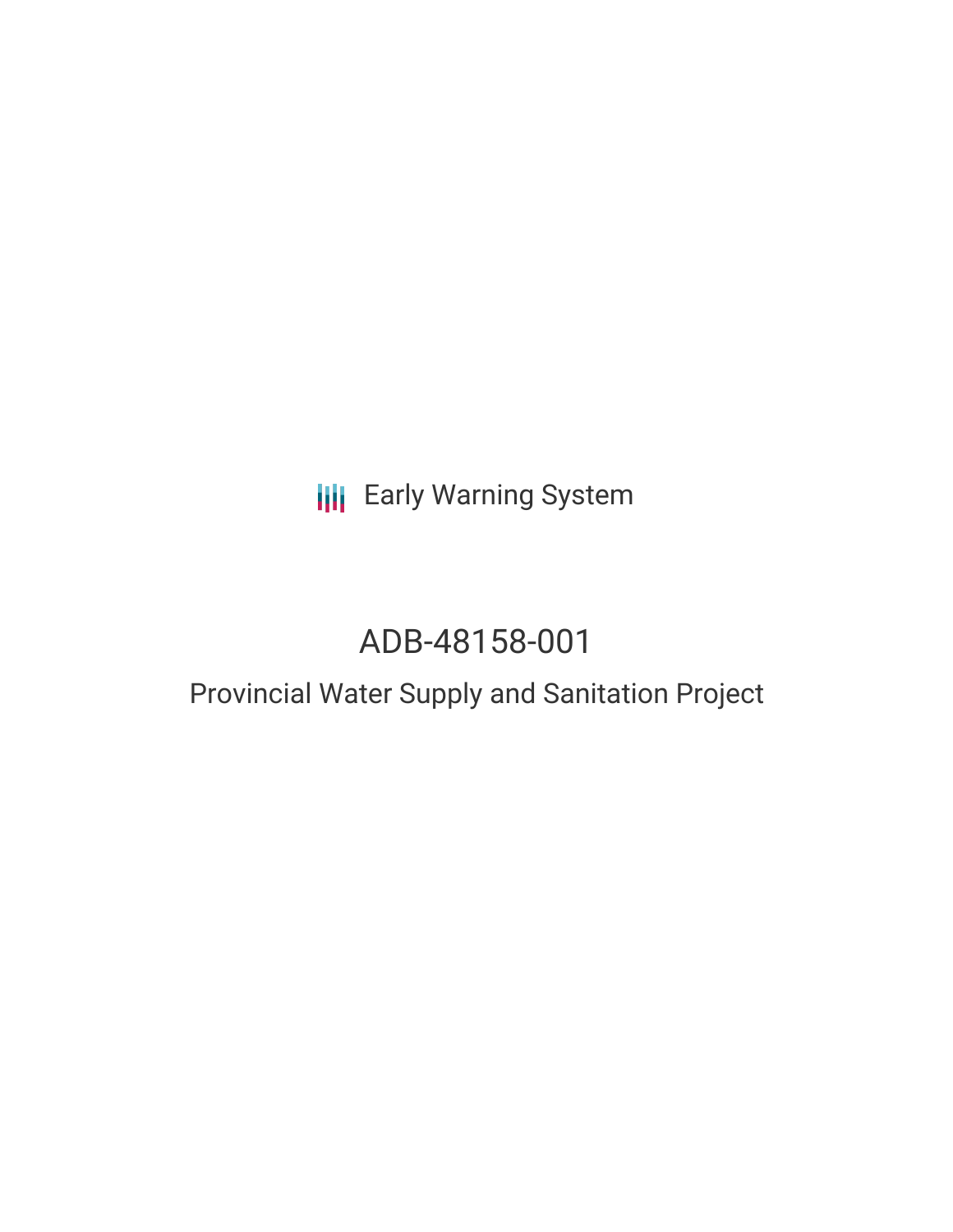

### **Quick Facts**

| <b>Countries</b>               | Cambodia                                                                    |
|--------------------------------|-----------------------------------------------------------------------------|
| <b>Financial Institutions</b>  | Asian Development Bank (ADB)                                                |
| <b>Status</b>                  | Approved                                                                    |
| <b>Bank Risk Rating</b>        | B                                                                           |
| <b>Voting Date</b>             | 2015-10-28                                                                  |
| <b>Borrower</b>                | Ministry of Industry and Handicraft, Ministry of Public Works and Transport |
| <b>Sectors</b>                 | Infrastructure, Water and Sanitation                                        |
| <b>Investment Type(s)</b>      | <b>Advisory Services</b>                                                    |
| <b>Investment Amount (USD)</b> | $$0.75$ million                                                             |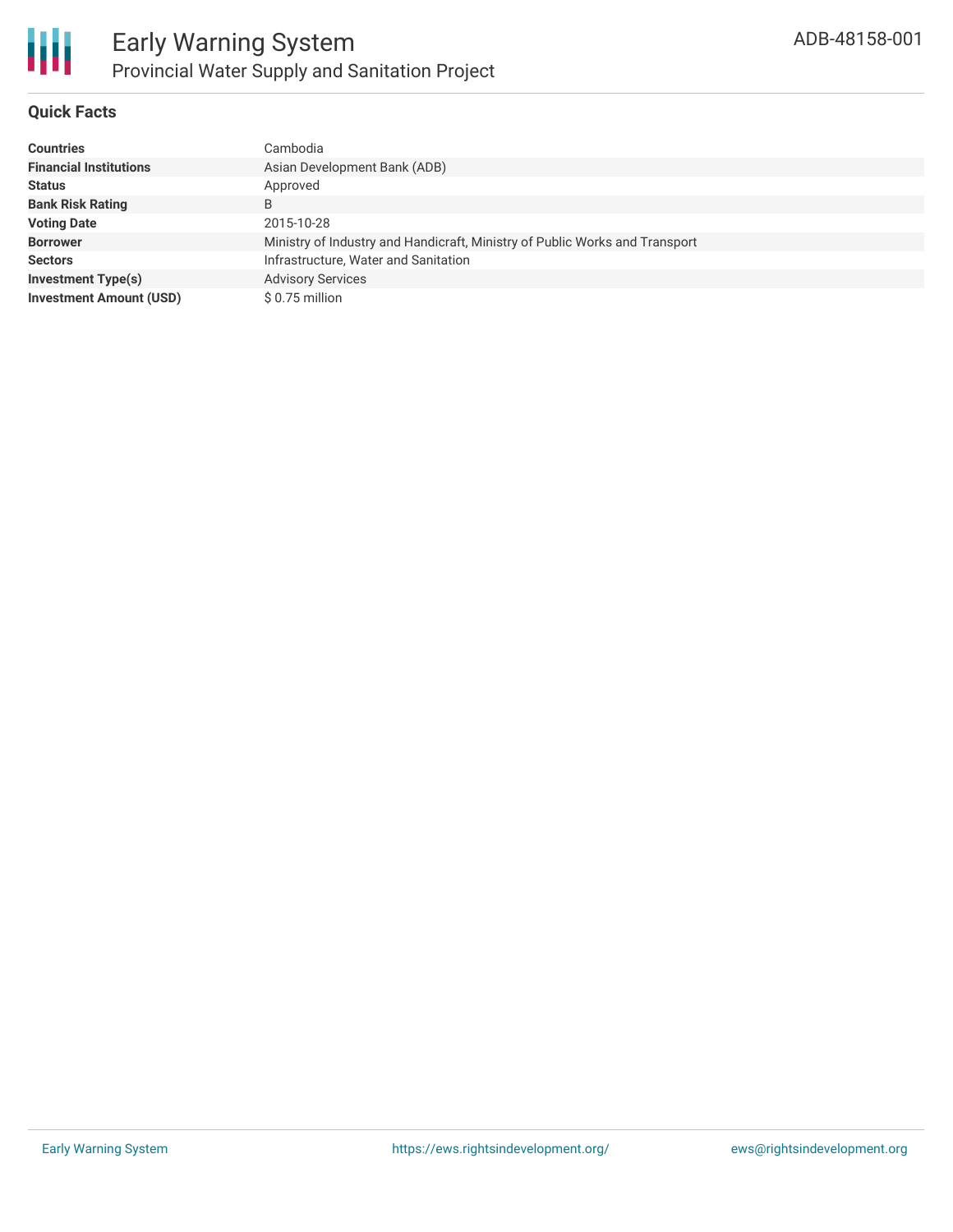

#### **Project Description**

According to ADB website, the Project is aligned with (i) phase 3 of the government's rectangular strategy for growth, employment, equity, and efficiency; (ii) Cambodia's NSDP for 2014 2018; and (iii) Government plans to facilitate private sector partnerships, strengthen the management of publicly owned waterworks, and integrate urban water supply with urban environmental management.

The project supports ADB's Water Operational Plan, 2011 2020 to improve the efficiency of water services. The PPTA will prepare a strategy and road map for Cambodia's urban water and sanitation sector. It also aligns with two of the three pillars of ADB's country partnership strategy for Cambodia, namely pillar 1 to strengthen rural, urban, and regional linkages through investments in water supply and sanitation infrastructure and services; and pillar 3 to support public sector management by helping to decentralize and expand public financial management capacity for the water supply and sanitation sector.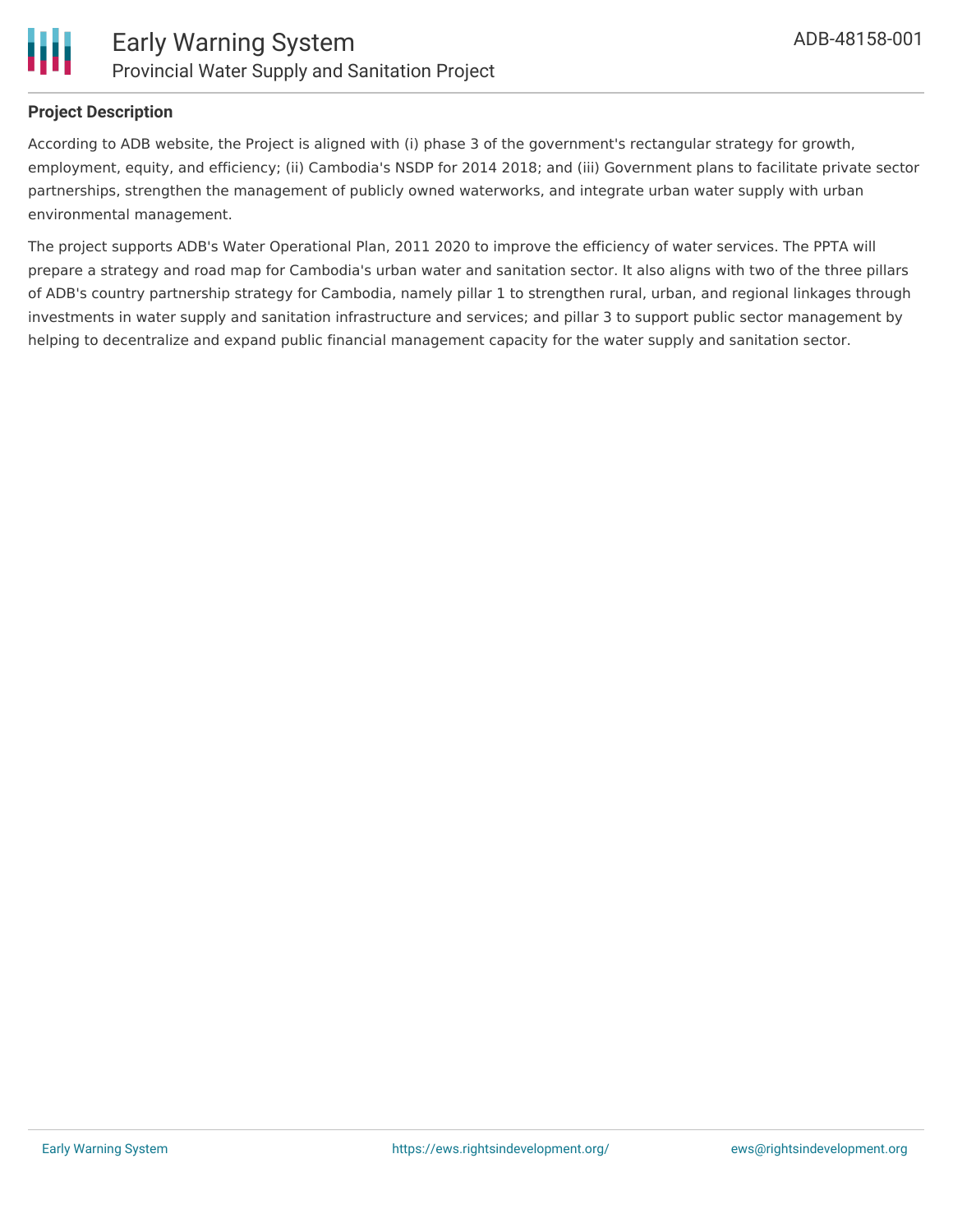

#### **Investment Description**

Asian Development Bank (ADB)

Breakdown of TA Source of Funding:

TA 8982-CAM: Provincial Water Supply and Sanitation Project Technical Assistance Special Fund - US\$ 200,000.00

Cooperation Fund for Project Preparation in the Greater Mekong Subregion and in Other Specific Asian Countries - US\$ 500,000.00

TA 8982-CAM: Provincial Water Supply and Sanitation Project (Supplementary) Technical Assistance Special Fund - US\$ 50,000.00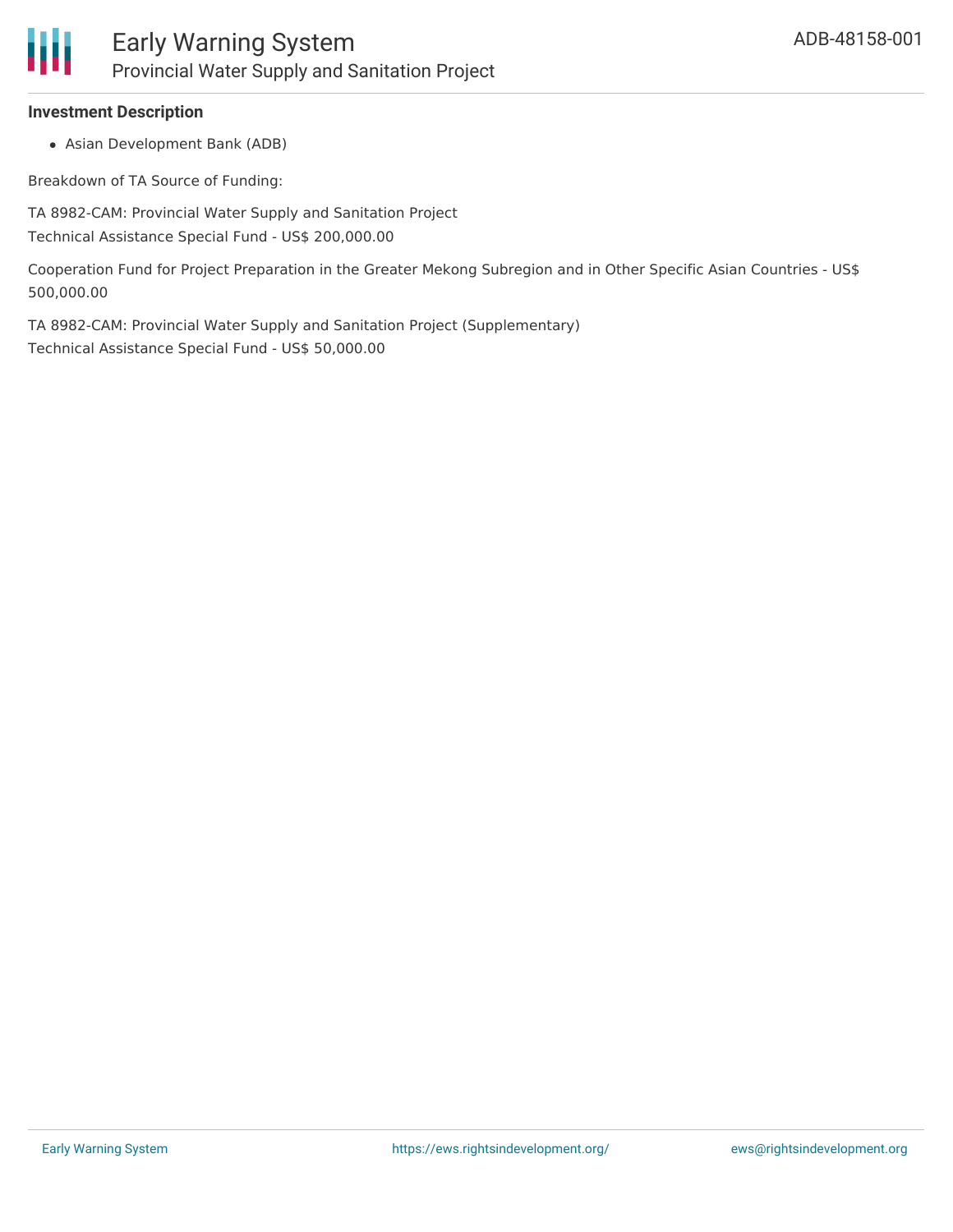

### **Contact Information**

Project Officer: White, Michael E. Southeast Asia Department No contact information provided at the time of disclosure.

#### ACCOUNTABILITY MECHANISM OF ADB

The Accountability Mechanism is an independent complaint mechanism and fact-finding body for people who believe they are likely to be, or have been, adversely affected by an Asian Development Bank-financed project. If you submit a complaint to the Accountability Mechanism, they may investigate to assess whether the Asian Development Bank is following its own policies and procedures for preventing harm to people or the environment. You can learn more about the Accountability Mechanism and how to file a complaint at: http://www.adb.org/site/accountability-mechanism/main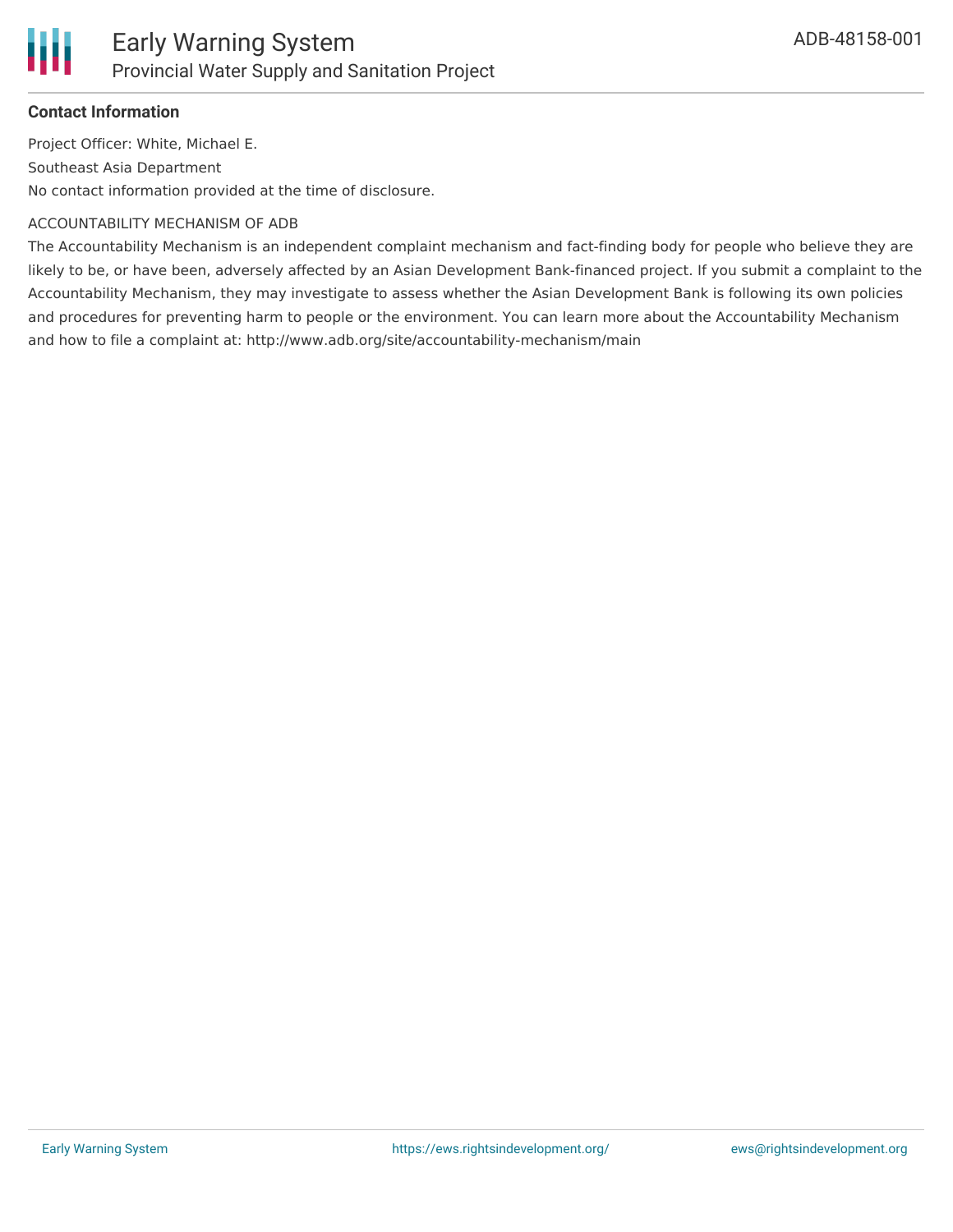

## Early Warning System Provincial Water Supply and Sanitation Project

#### **Bank Documents**

- Project [Disclosure](https://ewsdata.rightsindevelopment.org/files/documents/01/ADB-48158-001.pdf) PDF [\[Original](https://www.adb.org/printpdf/projects/48158-001/main) Source]
- Provincial Water Supply and [Sanitation](https://ewsdata.rightsindevelopment.org/files/documents/01/ADB-48158-001_mwPImMl.pdf) Project: Initial Poverty and Social Analysis [\[Original](https://www.adb.org/projects/documents/cam-provincial-water-supply-and-sanitation-project-ipsa) Source]
- Provincial Water Supply and Sanitation Project: Project Data Sheet (Khmer [Translation\)](https://ewsdata.rightsindevelopment.org/files/documents/01/ADB-48158-001_55kF3sq.pdf) [\[Original](https://www.adb.org/km/projects/documents/48158-001-project-data-sheet) Source]
- Provincial Water Supply and Sanitation Project: Project [Preparatory](https://ewsdata.rightsindevelopment.org/files/documents/01/ADB-48158-001_ZoQgTrO.pdf) Technical Assistance Report [\[Original](https://www.adb.org/projects/documents/cam-provincial-water-supply-and-sanitation-project-pptar) Source]